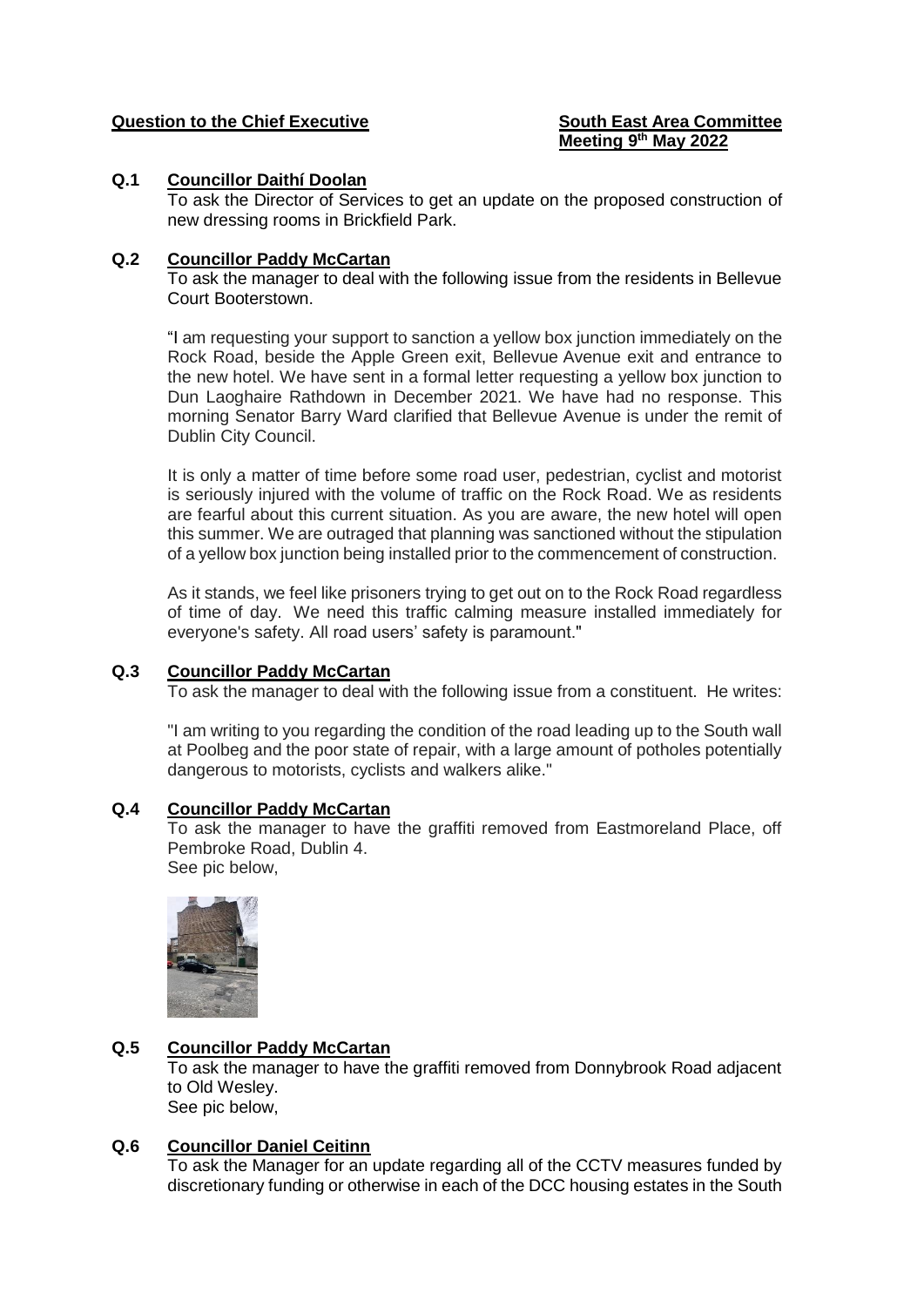East Area over the last 3 years; the funding and delivery status of same for each; the projects which are without budget or otherwise requiring additional funding; the planned implementation timeframe for outstanding projects; and if he will make a statement on the matter.

# **Q.7 Councillor Mannix Flynn**

Can the manager issue a full report with regards who Dublin City Council intend to manage the IPA poster sites that are on DCC land and hoardings and other sites throughout the SEA given the fact that the company are closing down?

# **Q.8 Councillor Mannix Flynn**

Can the manager issue a full report with regards the development of a community care centre at the Gulistan Depot Rathmines? This report to include - will a private developer be involved in developing this site? How long with the private developer hold this site and the community care centre that is to be built on this site? Who will control the private franchising of the services that go into this building, such as pharmacies, doctor surgeries, physiotherapy etc.? What efforts have been made to coordinate the overall development of the site regarding the social housing element? Is it possible that Councillors get sight of the contractual arrangements between the HSE, DCC and the private developer?

# **Q.9 Councillor Mannix Flynn**

Can the manager have a full evaluation for emergency vehicle access into Dublin city council social housing flat complexes? Recently there was a fire in Glovers Court and the fire tender could not get the vehicle into the flats because of cars parked at the entrance. This scenario is very much the norm in the blocks of flats in and around York Street, Mercer Street it is high time that DCC began to address this issue or parking in social housing estates and flats.

## **Q.10 Councillor Mannix Flynn**

Can the manager initiate a feasibility study to develop the playground area at Bishop Street? This area is a substantial site that is in a dilapidated state. It has great potential for development as a community garden and children play area. It has also got great possibilities for amenities for older people in the community. This area is under massive development at the moment with the new Garda Station, new hotels on Bride Street and the mixed development at Kevin Street. The opportunity to bring this particular playground area and community area of Bishop Street flats is now. Further, can the manager conduct a questionnaire and residents' meeting to ascertain how the residents in Bishop Street see the future of this site and indeed the flats in general?

# **Q.11 Councillor Mannix Flynn**

Can the manager issue a full report regarding the proposal to close the roads at Portobello Harbour regarding a pilot scheme to gather information as to how this particular roadway can be amalgamated into the potential development of Portobello Harbour public space amenity?

## **Q.12 Councillor Mannix Flynn**

Can the manager issue a full report regarding the works that have to take place at the stairway on Bernardo Square? This stairway is right beside the entrance to a family home on Palace Street and is the subject to much anti-social behaviour and criminal activity. Complaints have been lodged over a number of years that this stairway causes great concern to the family who live in close proximity and also the residents in the apartment block facing them. Indeed, one has only got to look out the windows of City Hall to see the level of drug taking and selling and anti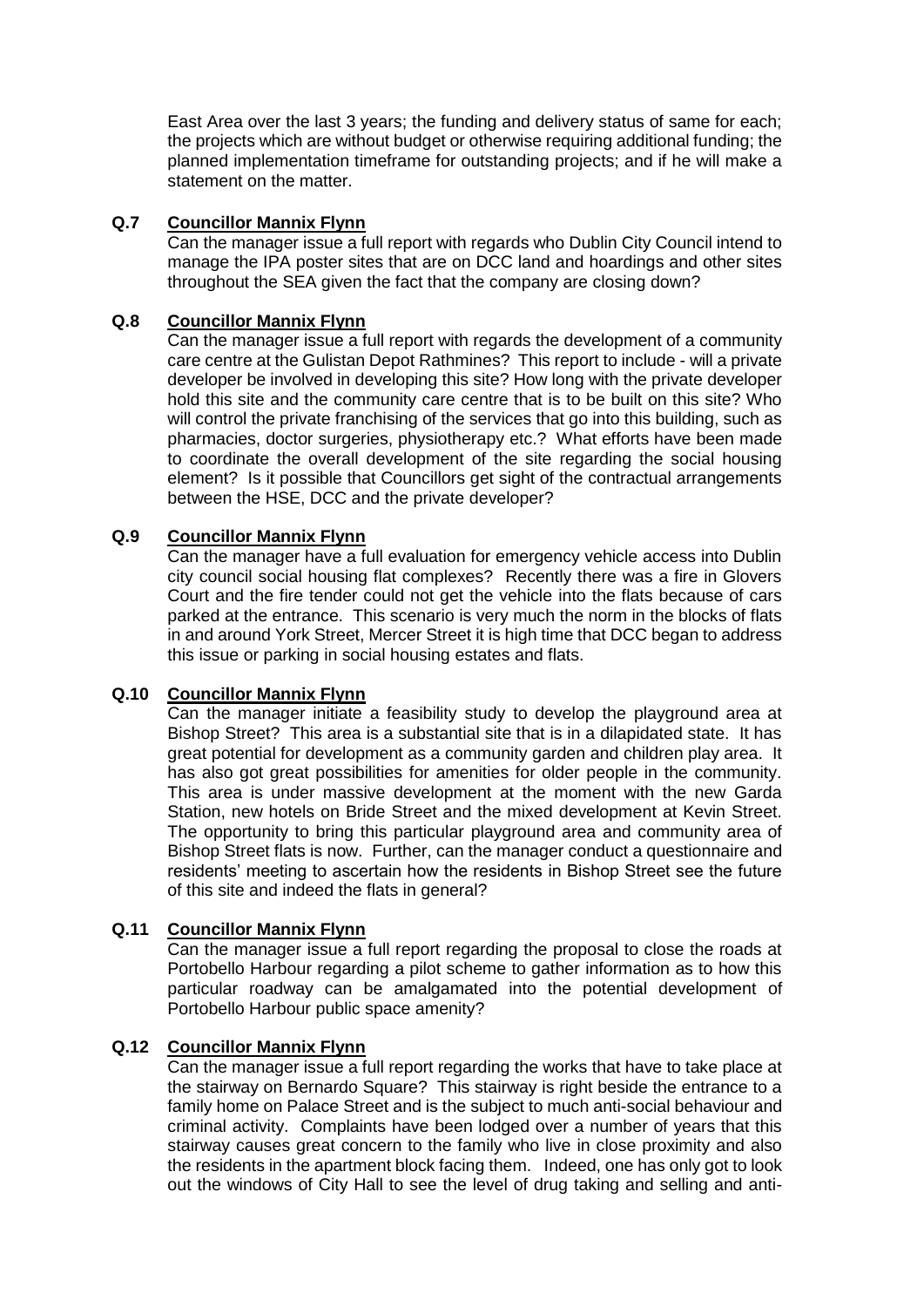social behaviour that is taking place here. The city council committed themselves to righting this issue and making this public space much safer. Can the Chief Executive initiate this process and furnish me with a report on its works timeline? This is an urgent matter now as the central tourist office is about to open at Bernardo Square.

# **Q.13 Councillor Mannix Flynn**

Can the manager have the shutters on the carpark at Drury Street examined regarding faults? Recently a cyclist exiting the carpark was knocked off his bike when the shutter came down on his head. I personally waited at this location to make sure the individual was ok and to give him my details. I also observed the shutter erratically coming down as people were exiting the carpark. It came down about a quarter of the way then went back up again.

# **Q.14 Councillor Mannix Flynn**

Can the manager issue a full report with regards a fire arm incident at Mercer House area in and around the 8th of April? This report to include whether An Garda Siochána contacted Dublin City Council. What protocols are in place for such incidents and responses from Dublin City Council in relation to tenants' welfare and the issue that impacts as a result of such terror and criminality? Children are still frightened in this block of flats that they are going to be shot.

What resources, if any, are in place to address the welfare issues and the issues of trauma impact that this incident had on residents and families?

We know there is a victims of crime program run by the Department of Justice. Perhaps it is time that DCC developed such an initiative for the many tenants throughout our estates who are experiencing crime such as what happened in Mercer House recently.

# **Q.15 Councillor Mannix Flynn**

Can the area manager give a rough estimate as to how many refugees arriving from the Ukraine are being accommodated and housed in the SEA? This report to include the breakdown of families and individuals. Also, what facilities are available in this instance? (Such as passes to swimming pools, libraries, all DCC amenities).

## **Q.16 Councillor Mannix Flynn**

Can the manager issue a full report as to how many businesses in the SEA BID district have not paid their BID levy and how much is owed and outstanding?

## **Q.17 Councillor Daniel Ceitinn**

To ask the Manager the number, details, and funding status/budgetary certainty of each of the unimplemented SEA discretionary funding measures from the past 3 budgets; the planned implementation timeframe for each; the additional funding, if any, required for each; and if he will make a statement on the matter.

## **Q.18 Councillor Daniel Ceitinn**

To ask the Manager the manner by which a section of the Dodder walkway which is under the City Council can be renamed.

I refer to the stretch by Stella Gardens, along the green space opposite Aikenhead Terrace, from Fitzwilliam Quay to Londonbridge Road.

Attached image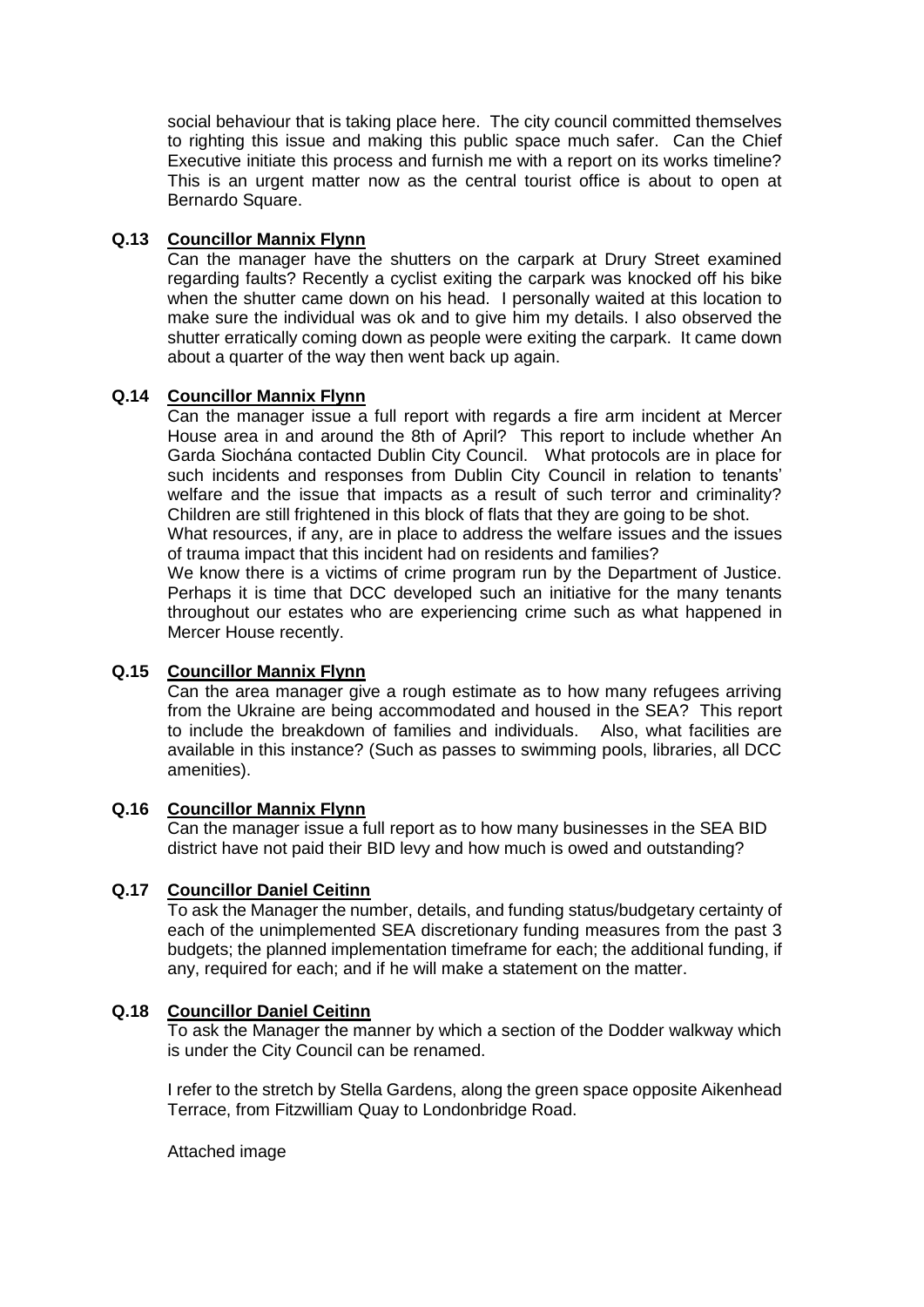# **Q.19 Councillor Deirdre Conroy**

To ask the Manager if Parks Department can review and resolve the state of the trees on Keeper Road. I am notified that there are a number of trees in a decaying state in need of pruning and dangerous tree stumps that have not been replaced for years. It is considered a danger to the community.

## **Q.20 Councillor Deirdre Conroy**

To ask the Manager if the funding request for disability access to Evergreen Community Hall, Terenure, can be provided as soon as possible, with new funding provision by government which particularly includes disability access.

# **Q.21 Councillor Daniel Ceitinn**

To ask the Manager to detail the council's stake in two plots (details supplied); whether there are any rental or leasehold arrangements currently in place and if so, the last occasion on which rent was paid; the council's rights on these plots and whether the owner of an adjacent private plot (details supplied) has any rights, access or otherwise, which would permit works on these lands; whether any rights held by the previous owner of the private plot were or could be transferred upon the acquisition of the plot by another party; if the council intends to defend its interest in these lands and resolve any title disputes or irregularities; if the Manager intends to recommend the disposal of these lands; and if he will make a statement on the matter.

#### **Q.22 Councillor Tara Deacy**

Could the tree outside 404 Clonard road be replaced? The tree has unfortunately died, and the residents have requested that it be replaced and not just removed.

#### **Q.23 Councillor Tara Deacy**

I previously raised the issue of the derelict house details supplied. The neighbouring residents have raised this issue also with DCC. However no action has been taken to date. Could this be looked at and communicated with the neighbours as they are concerned about its current state?

# **Q.24 Councillor Tara Deacy**

There are a number of trees on Keeper Road in a decaying state, in need of pruning and also a number of dangerous tree stumps that have not been replaced for years. Could Keeper Road be examined in this regard and a schedule of work be out in place to address this? The residents have asked that trees be replaced as they serve as a vital part of the streetscape locally.

#### **Q.25 Councillor Tara Deacy**

In October 2020 I raised the issue of the broken railings on the green space on Cashel Road be replaced as people are using it as a way to illegally dump food on the green space and the hedge around the green on Cashel Road be cut back now that the nesting season is completed. Did this ever happen?

#### **Q.26 Councillor Anne Feeney**

To ask the Manager to move some of the cycling bollards a little further away from the bus stop on the outgoing journey from Rathmines nearest Christ Church on Rathgar Road. These bollards are located too near the bus stop (No. 1081), resulting in the bus not stopping near the pathway/kerbside as to do so would mean they can't easily exit clear of the bollards. This is causing a real problem for some of the many elderly bus users in the area who have a steep step up and down from the bus as they get on or off.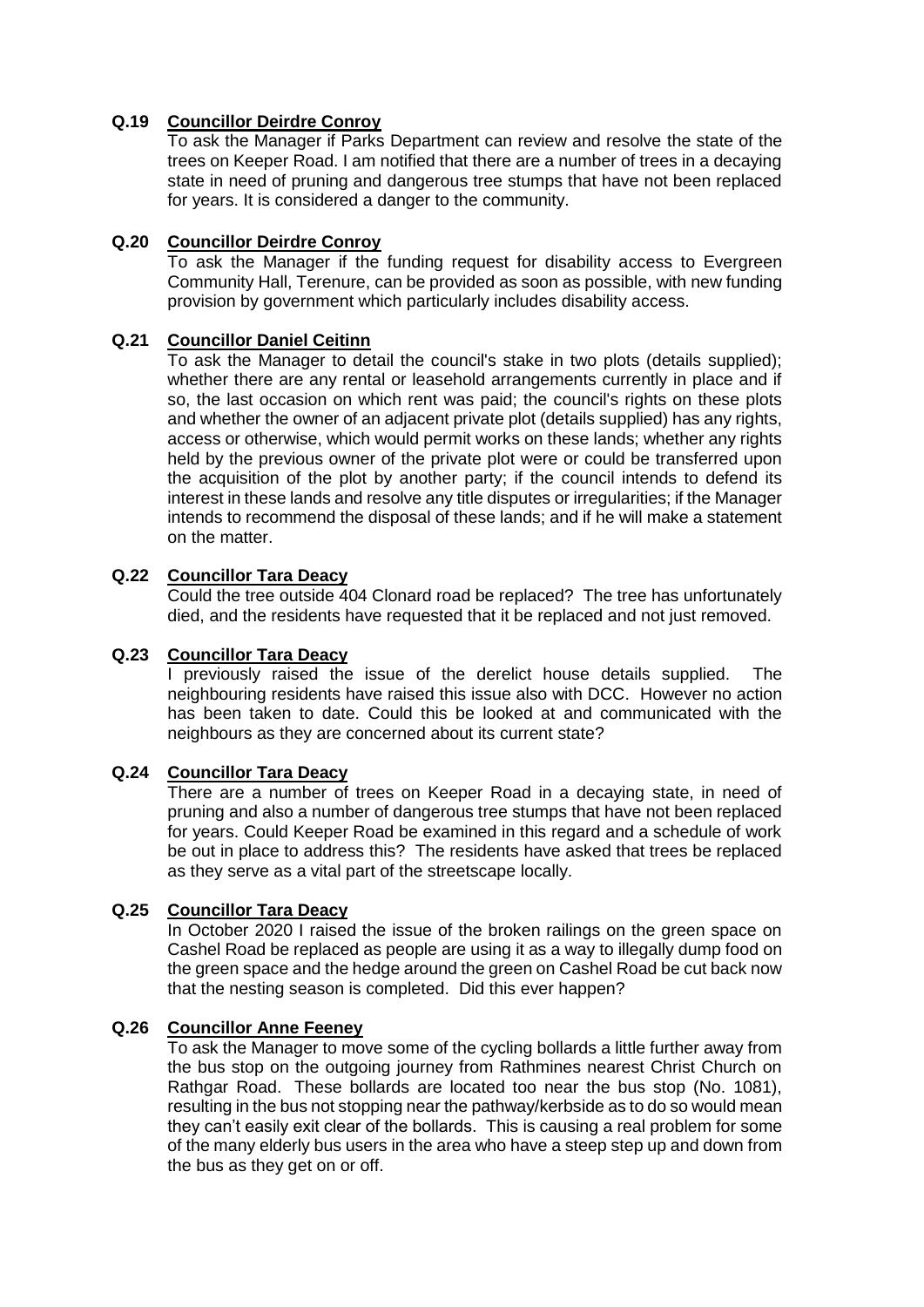# **Q.27 Councillor Anne Feeney**

To ask the Manager for the 'Mapping of Services' which was being prepared to help incoming Ukrainian refugees navigate services provided by or co-ordinated by Dublin City Council.

## **Q.28 Councillor Anne Feeney**

To ask the Manager for better signage for pedestrians and cyclists at the dangerous junction between Rathgar Road and Highfield Road (at Christ Church and at the triangle outside Supervalu. This junction is extremely dangerous for pedestrians given there are no pedestrian lights at this part of the junction.

## **Q.29 Councillor Anne Feeney**

To ask the Manager to carry out a review and remedial work on the trees on Keeper Road. There are a number of trees in a decaying state in need of pruning and dangerous tree stumps that have not been replaced for years.

## **Q.30 Councillor Anne Feeney**

To once again ask for a definite date (not another promise of 'soon') for when the Rathdown, Terenure parking issues will be resolved and a solution presented to Councillors and the community. This is causing enormous upset and inconvenience for the local residents and those providing amenities to the park i.e. Bushy Park Market, Football Organisers; Padel Court etc. are being unfairly blamed for causing the problems. Dublin City Council engineers promised a solution to this would be delivered in February 2021. Until we get a resolution to this parking and congestion problem, could I have a commitment that parking enforcement will be present regularly in the area from mid-morning until 3pm on Saturdays?

## **Q.31 Councillor Anne Feeney**

To ask the Manager for an update in relation to available artist/creative space in the City. Currently 21 creative artists have to vacate Richmond Road Studios and are in need of space.

#### **Q.32 Councillor Anne Feeney**

To ask the Manager to have the damaged heritage pole outside the Village Book Shop in Terenure, repaired and put back in position. It appears that a car or truck hit the pole.

#### **Q.33 Councillor Anne Feeney**

To ask the Manager for a review of traffic speeds, particularly at night and at the weekends on Kimmage Road West and Terenure Road West and to propose a speed reduction intervention.

## **Q.34 Councillor Mary Freehill**

Would the manager please state who owns the boundary wall at the top of St Clare's Terrace, Harold's Cross which divides Mount Drummond and Cathal Brugha Barracks and is beside the iron fencing? It has been checked out with the barracks who state that the Army don't own it.

#### **Q.35 Councillor Tara Deacy**

To ask the manager to repair the poor road quality at Sundrive Road / Clogher Road junction: The road along there has aged and is in need of repair. Whenever large vehicles pass through the lights down Clogher Road, (especially buses & ones with trailers) the noise is so loud it often wakes residents during the night and is heard throughout the day also. It would be great to see this part of the road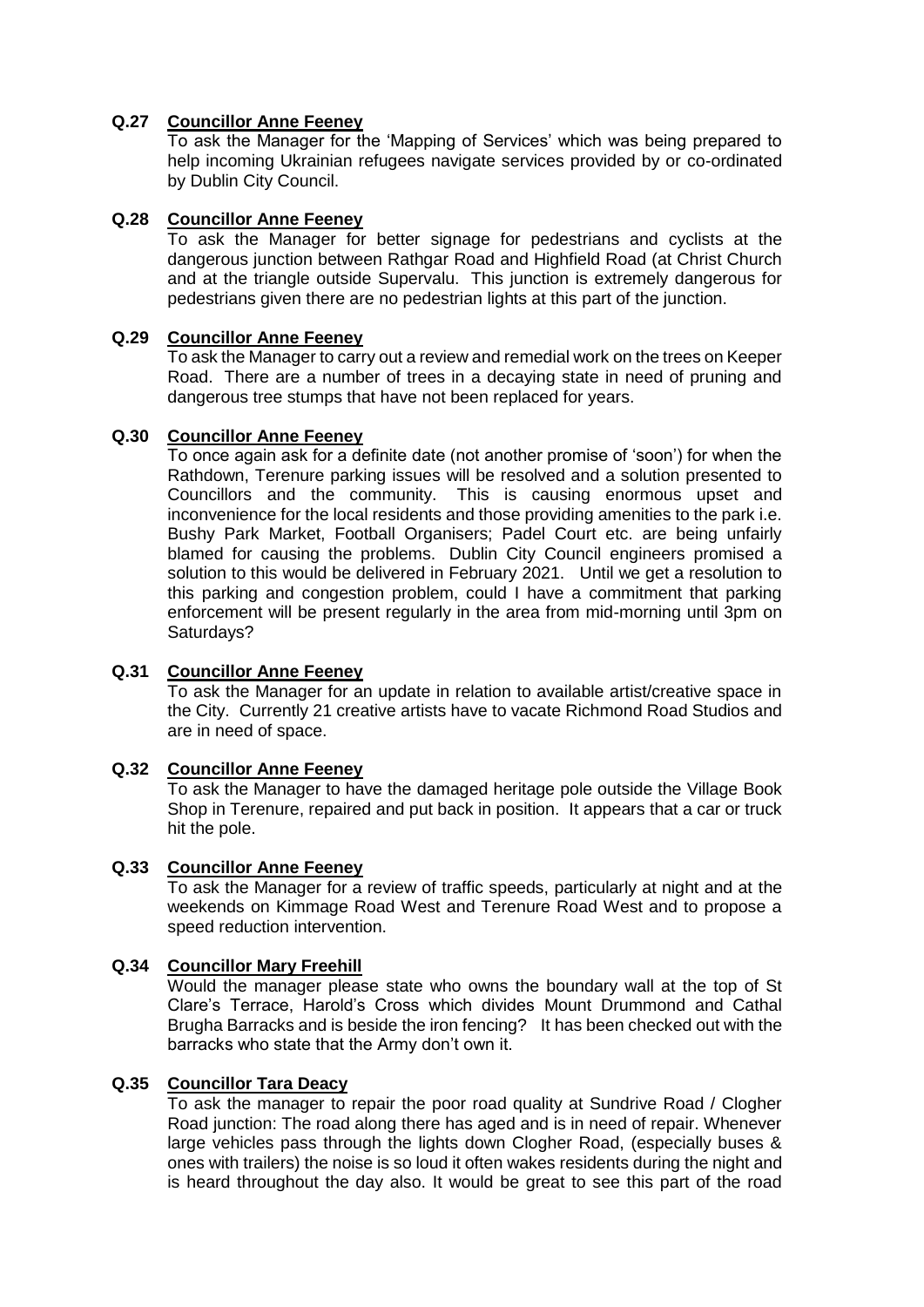repaired as it would make a huge difference to the people living at the crossroads and visually, it would improve that area.

#### **Q.36 Councillor Tara Deacy**

There is continuous parking on corners and fully on paths in the Crumlin and Kimmage area. This leads to poor visibility for cyclists, drivers and walkers. They also block buggy and wheelchair users on the path. These corners do not have yellow lines. Enforcement is non-existent.

As parking on these corners has been standard practice for years and residents feel entitled to do so. Instead of sending parking enforcement to hand out tickets, could we paint yellow lines on these corners and drop leaflets regarding enforcement of parking on corners going forward?

The following corners should be considered:

Outside 169 Clonard Road, 263 Clonard Road, 171 Clonmacnoise Road, 128 and 130 Bangor Road, 41 Ferns Road, 120 Sundrive Road, 2 Leighlin Road and 9 Leighlin Road.

## **Q.37 Councillor Tara Deacy**

Can the manager develop an initiative to encourage children/parents and park users to travel without cars to their local park? There are traffic problems in Bushy Park, Pearse Park and Eamonn Ceannt Park and an area wide initiative working with clubs could help alleviate or reduce the effect of this issue in the area.

## **Q.38 Councillor Tara Deacy**

Could the manager look at the resurfacing of the paths on Lismore Road where damage is prevalent or where temporary tarmac repairs have been left in situ? The paths are in terrible condition. In some instances outside 92 and 94 have large holes that should be rectified as soon as possible.

## **Q.39 Councillor Tara Deacy**

Could we look at the installation of large bins specifically for pizza boxes to complement the existing bins? In areas like Crumlin Village and Sundrive there are a number of pizza shops and the current bins are not suitable for this type of packaging. This has worked well in DLR and would be great if a trial could be run here. Perhaps the pizza shops would be willing to contribute to the purchasing cost.

#### **Q.40 Councillor Tara Deacy**

Could we look at the accessibility of green spaces and parks in the Crumlin & Kimmage area? Many of these spaces and the approach to them are not easily accessed by people with mobility issues. Many of them are raised or have barriers/kissing gates preventing access to wheelchair and buggies.

#### **Q.41 Councillor Pat Dunne**

Can the paths through the green on Clonmacnoise/Bangor Circle be upgraded so as to avoid rain water lodging?

## **Q.42 Councillor Carolyn Moore**

To ask the area manager if he can engage with waste collection companies regarding allocated waste collection days for Leinster Square. Currently the designated collection day for Leinster Square is Monday but residents report collections now occurring by different waste collection companies on Mondays, Wednesdays and Thursdays.

#### **Q.43 Councillor Carolyn Moore**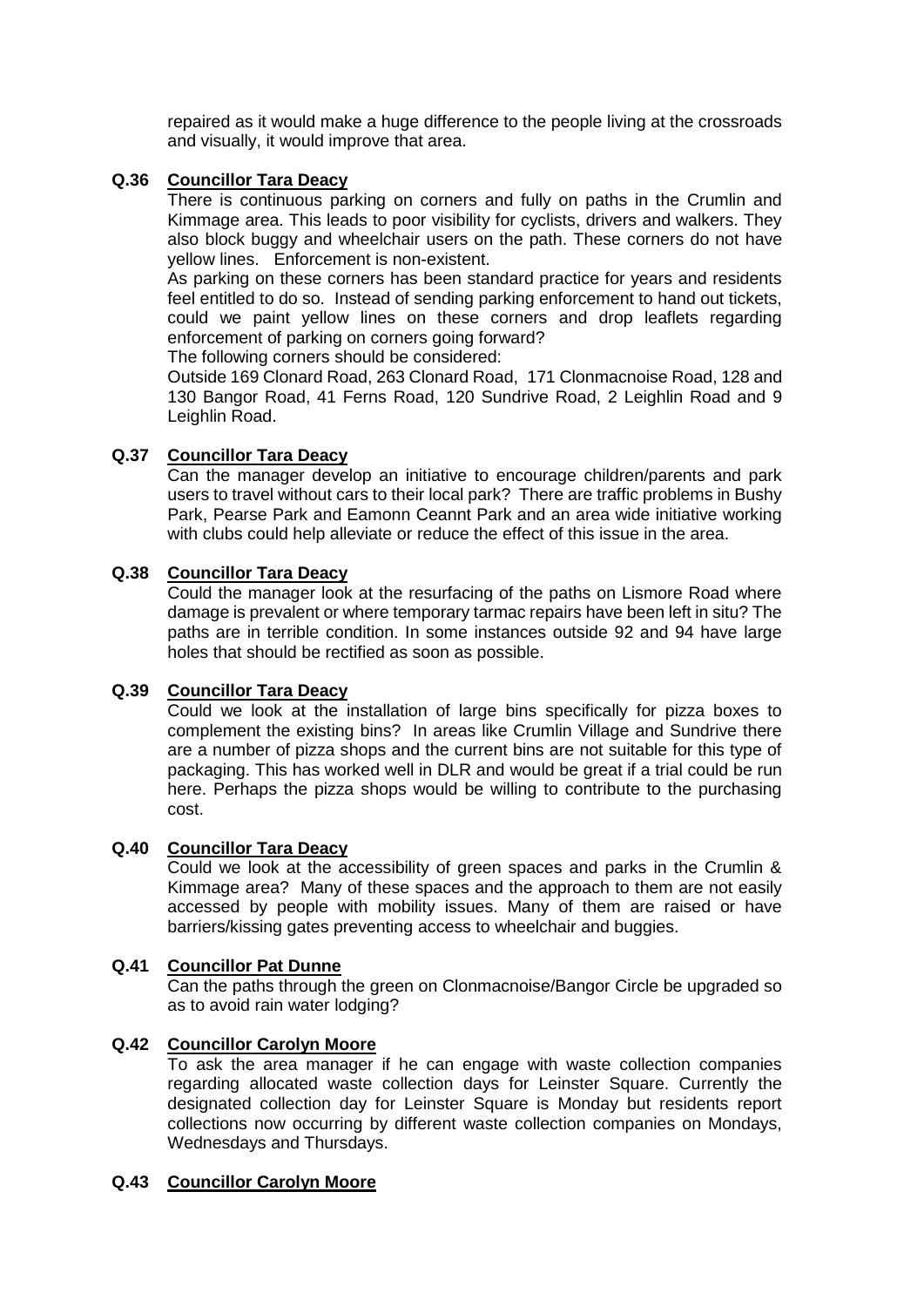To ask the area manager if he can consider a shop front improvement scheme for the Crumlin/Kimmage area.

#### **Q.44 Councillor Carolyn Moore**

To ask the area manager if Parks can consider planting bulbs along the inside fence of Pearse Park along Windmill Road.

#### **Q.45 Councillor Claire Byrne**

To ask the Area Manager for an update on the proposed redevelopment of the old toilets at the junction of Kevin Street, Cork Street and Patrick Street. Can the manager outline what could be done to progress this project

#### **Q.46 Councillor Claire Byrne**

To ask the Area Manager for a full list of properties in the South East area that have been proposed to facilitate Ukrainian refugees arriving in Ireland.

## **Q.47 Councillor Claire Byrne**

To ask the Area Manager can he please provide an up to date list of all vacant and derelict buildings in the South East Area and the status of each property.

## **Q.48 Councillor Claire Byrne**

To ask the Area Manager can he please find further funding to provide more recreational space in Glovers Court (see image attached). Clearing out this space and resurfacing it could provide more facilities for the younger residents in the complex. Can the Area Manager also indicate when the secure bin storage will in put in place in here?

#### **Q.49 Councillor Claire Byrne**

To ask the Area Manager for an update on the plans to pedestrianise Drury Street and can he provide a timeline for these works.

## **Q.50 Councillor Claire Byrne**

To ask the Area Manager when will the issues with 33 South Circular Road be permanently rectified. The current situation is blocking off the entire pathway from pedestrians forcing on people to the road at the junction causing an even more dangerous situation.

#### **Q.51 Councillor Claire Byrne**

To ask the Area Manager can we please find a way to support the following premises (details supplied:) in providing an urban green space outside. A combination of much needed public seating on this street and green infrastructure supporting Biodiversity would work really well here. Please see photo below from Cork City for inspiration.

## **Q.52 Councillor Pat Dunne**

Can we arrange with the relevant utility company to replace and make this box safe Parnell Road/Crumlin Road junction? Can it be painted by a local artist when replaced?

#### **Q.53 Councillor Danny Byrne**

To ask the manager for an update re the Liffey Sweeper and DCC recent involvement in the financing of same.

# **Q.54 Councillor Pat Dunne**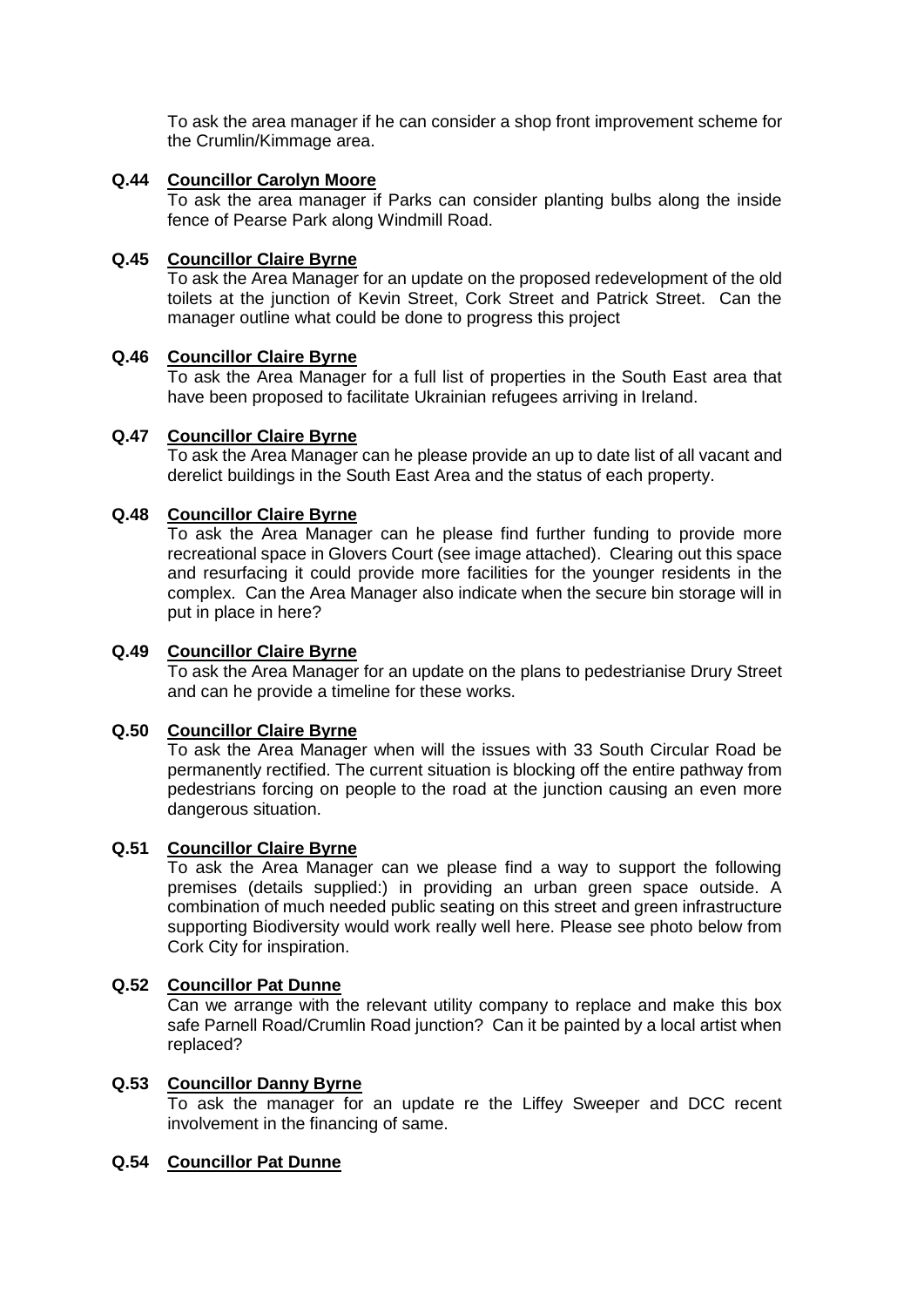Can the footpath outside 23 Iveagh Gardens be inspected and can it be repaired or reinstated? There's a shallow hollow in the path & water gathers & settles there. Only on very dry days is it free of water. During the winter it is Icy, slippery & dangerous to pedestrians. The area has many trees & leaves gather in the water, causing it to be slippery also.

Brushing the water away, seems to be causing the hollow to become worse. It is steadily getting worse.

# **Q.55 Councillor Pat Dunne**

Can our Road Maintenance Section inspect and rectify the following issue on the Crumlin Road adjacent to the Iveagh Sports Grounds, Crumlin Road near the entrance? There is a square iron road covering that is loose and makes an alarming click clack noise when wider vehicles drive over it. In the early hours there are more trucks so the road at speed and the noise is very loud and travels in the surrounding area. If you are a pedestrian walking by and a truck drive over it, it's shocking.

# **Q.56 Councillor Pat Dunne**

A constituent writes re Sundrive Road. Dublin 12:

"The road at the entrance to Crofton motors by Supervalu, Sundrive Road is full of pot holes. It is very difficult to navigate a buggy down the dipped part of the footpath onto the road and back up again. I have witnessed a young school child have a bad fall from their scooter. Also recently saw a man trying to cross while pushing an elderly man in a wheelchair with huge difficulty trying to avoid the potholes. This crossing has a lot of pedestrian traffic beside the supermarket and schools and should be repaired so it is accessible to all."

# **Q.57 Councillor Pat Dunne**

Can the manager provide an update on the proposed Christy Brown Memorial on Stannaway Road? Having missed what was Christy's 40th anniversary of his death in September last, there was a real hope that this pace would be finished to celebrate what would have been his 90th birthday on June 5th of this year. There seems to be no visible progress made to date. Can a meeting be held urgently with relevant stakeholders and the Brown family, so that a plan and timeframe can be agreed on?

## **Q.58 Councillor Pat Dunne**

Can the Parks Section inspect and then replace or prune damaged trees on Keeper Road, Dublin 12? Residents report that these trees have been neglected with no pruning or maintenance of the tree pits. In addition, there are tree stumps that need to be removed and replanted. Can some planter boxes be installed along the shopping area?

## **Q.59 Councillor Pat Dunne**

On Ravensdale Drive, at the KCR builder providers, neighbours report that have been hoping to get more bollards on the bend coming into our estate.. 3/4 bollards to stop trucks & cars from parking at this bend. ..It is so dangerous some days we can't get out of the estate … it's an accident waiting to happen if two cars crash as it's a sharp bend and with trucks cars etc. blocking the view it's impossible to get out...We have to place our hands on our car horns to say we are coming out.

# **Q.60 Councillor Pat Dunne**

Can planter boxes be installed at the corners of Gleneally/Rutland Avenue and Gleneally/Rathdrum Roads?